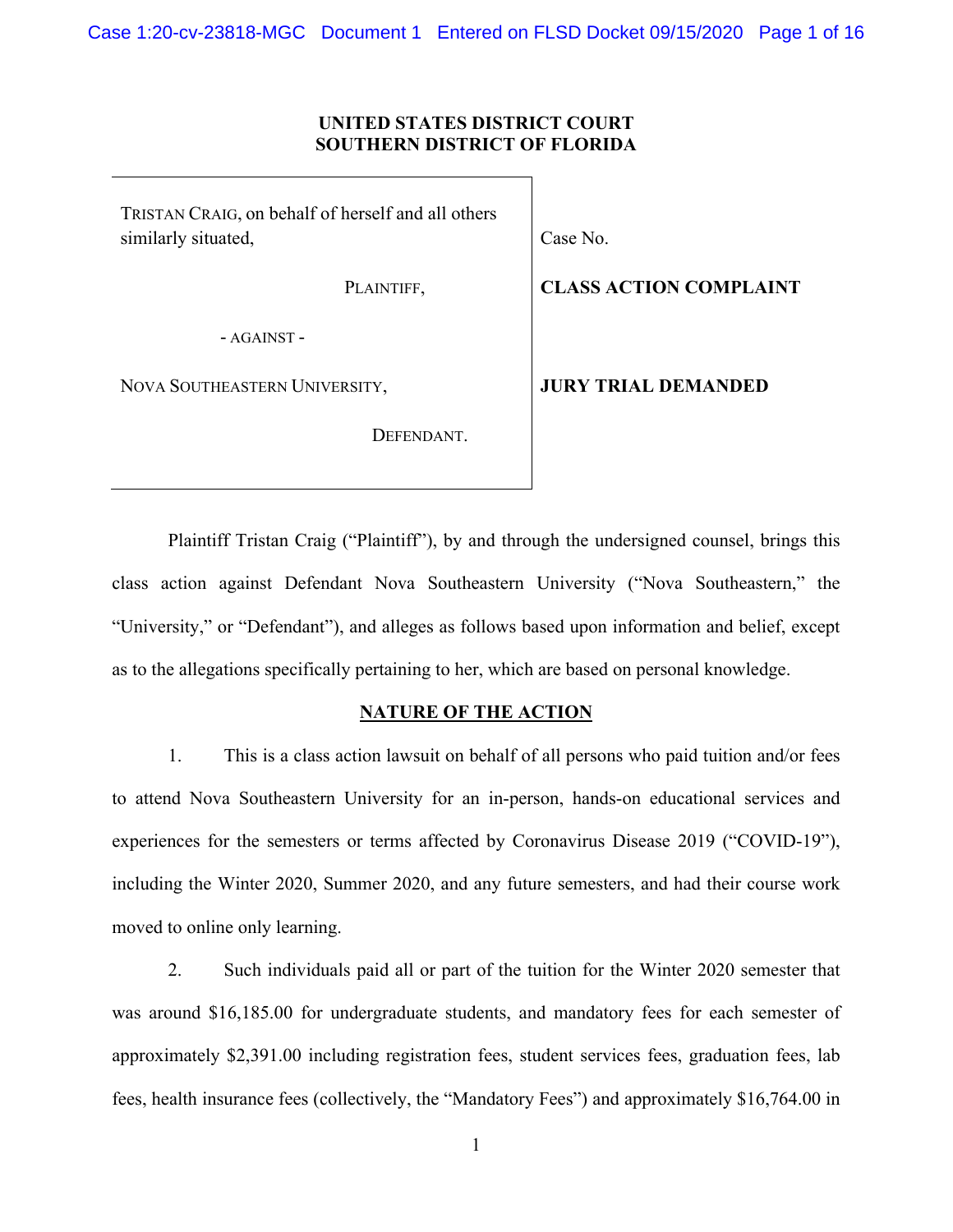room and board.

3. Nova Southeastern has not refunded any amount of the tuition or any of the Mandatory Fees, even though it suspended classes on or around March 13, 2020, and implemented online only distance learning starting on or around March 23, 2020.

4. Because of the University's response to the COVID-19 pandemic, on or about March 13, 2020, the University also stopped providing services or facilities the Mandatory Fees were intended to cover.

5. The University's failure to provide the services for which tuition and the Mandatory Fees were intended to cover since approximately March 13, 2020 is a breach of the contracts between the University and Plaintiff and the members of the Class and is unjust.

6. In short, Plaintiff and the members of the Class have paid for tuition for a first-rate education and an on-campus, in-person educational experiences, with all the appurtenant benefits offered by a first-rate University, and were provided a materially deficient and insufficient alternative, which constitutes a breach of the contracts entered into by Plaintiff with the University.

7. As to the Mandatory Fees, Plaintiff and the Class have paid fees for services and facilities which are simply not provided.

8. This failure also constitutes a breach of the contracts entered into by Plaintiff with the University.

9. Plaintiff seeks, for herself and Class members, the University's disgorgement and return of the pro-rated portion of its tuition and Mandatory Fees, proportionate to the reduction in benefits received during the amount of time in the respective semesters when the University closed and switched to online only learning. The return of such amounts would compensate Plaintiff and the Class members for damages sustained by way of Defendant's breach.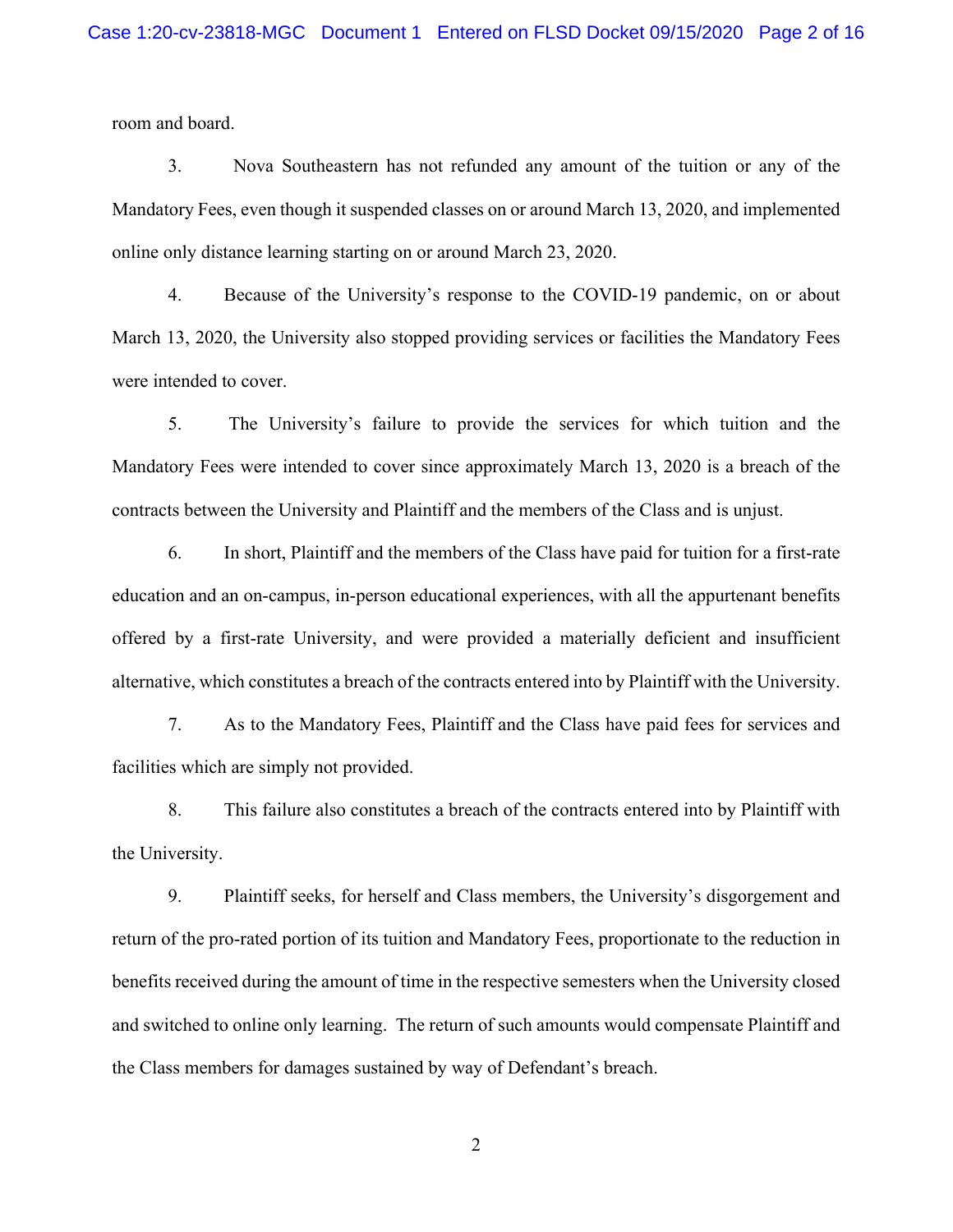10. Plaintiff seeks for herself and Class members protections including injunctive and declaratory relief protecting Class Members from paying the full cost of tuition and fees during the pendency of the pandemic in light of the educational services, opportunities, and experiences Defendant can actually safely provide.

#### **PARTIES**

11. Plaintiff Tristan Craig was an undergraduate student during the Winter 2020 semesters and graduated in May 2020. During Winter 2020, Nova Southeastern charged Plaintiff approximately \$17,966.00 in tuition and fees, including a registration fee, a graduation fee, a student services fee, a science lab fee, a music fee, and a health insurance fee.

12. Plaintiff Craig paid a total of \$15,575.00 in tuition and \$2,391.00 in Mandatory Fees for the Winter 2020 semester.

13. Plaintiff Craig is a resident of Miami Lakes, Florida.

14. Plaintiff Craig paid tuition and Mandatory Fees for in-person educational services, experiences, opportunities, and other related collegiate services. Plaintiff Craig has not been provided a pro-rated refund of the tuition for her in-person classes that were discontinued and moved online, or the Mandatory Fees she paid after the University's facilities were closed and events were cancelled.

15. Defendant Nova Southeastern is a private University in Broward County, Florida that was founded in 1964 under the name of Nova University and merged with Southeastern University in 1994 when it assumed its current name. The University offers numerous major fields for undergraduate students, as well as a number of graduate programs.

16. Defendant's undergraduate and graduate programs includes students from many, if not all, of the states in the country. Defendant is a citizen of Florida.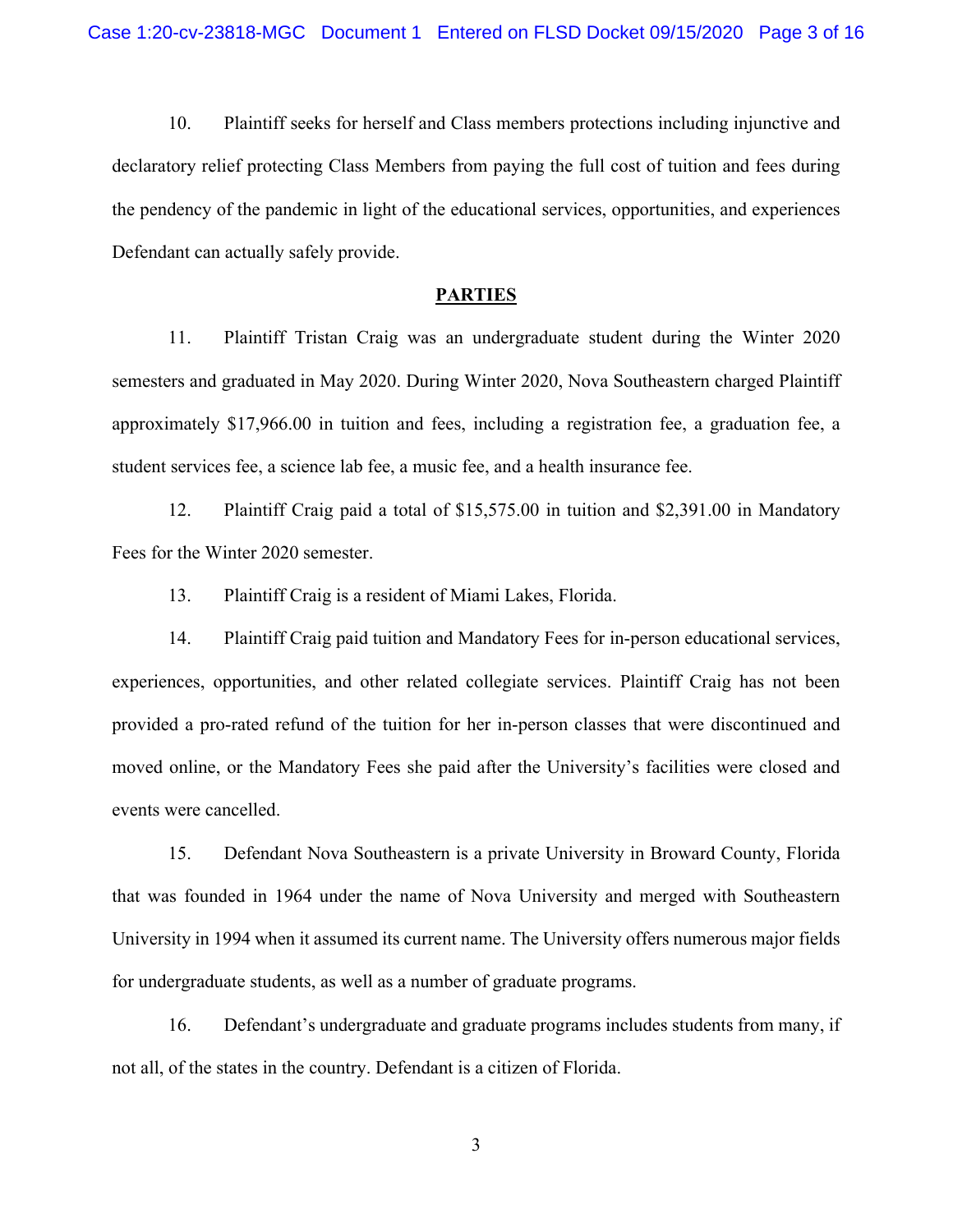#### **JURISDICTION AND VENUE**

17. This Court has original jurisdiction under the Class Action Fairness Act, 28 U.S.C. § 1332(d)(2)(A), because the matter in controversy exceeds the sum or value of \$5,000,000, exclusive of interests and costs, and is a class action in which one or more of the other Class members are citizens of a State different from the Defendant.

18. This Court has personal jurisdiction over Defendant because it resides in this District.

19. Venue is proper in this District pursuant to 28 U.S.C. § 1391(b)(1), because Defendant resides in this District and is a resident of the state in which the District is located.

#### **FACTUAL ALLEGATIONS**.

20. Plaintiff and Class Members paid to attend Nova Southeastern's Winter 2020 semester including tuition and the Mandatory Fees. The Winter 2020 semester started on January 6, 2020 and ended on or around May 3, 2020.

21. Tuition at the University was approximately \$16,185.00 for undergraduate students, and Mandatory Fees were approximately \$2,391.00. The University charged similar tuition and Mandatory Fees for graduate students.

22. Plaintiff and the members of the Class paid tuition for the benefit of on-campus live interactive instruction and an on-campus educational experience throughout the semesters.

23. Throughout March 2020, the University made public announcements adjusting educational services and opportunities that affected Plaintiff.

24. The University has not held any in-person classes since March 13, 2020 for undergraduate students. All classes since March 13, 2020 have only been offered in a remote online format with no in-person instruction or interaction.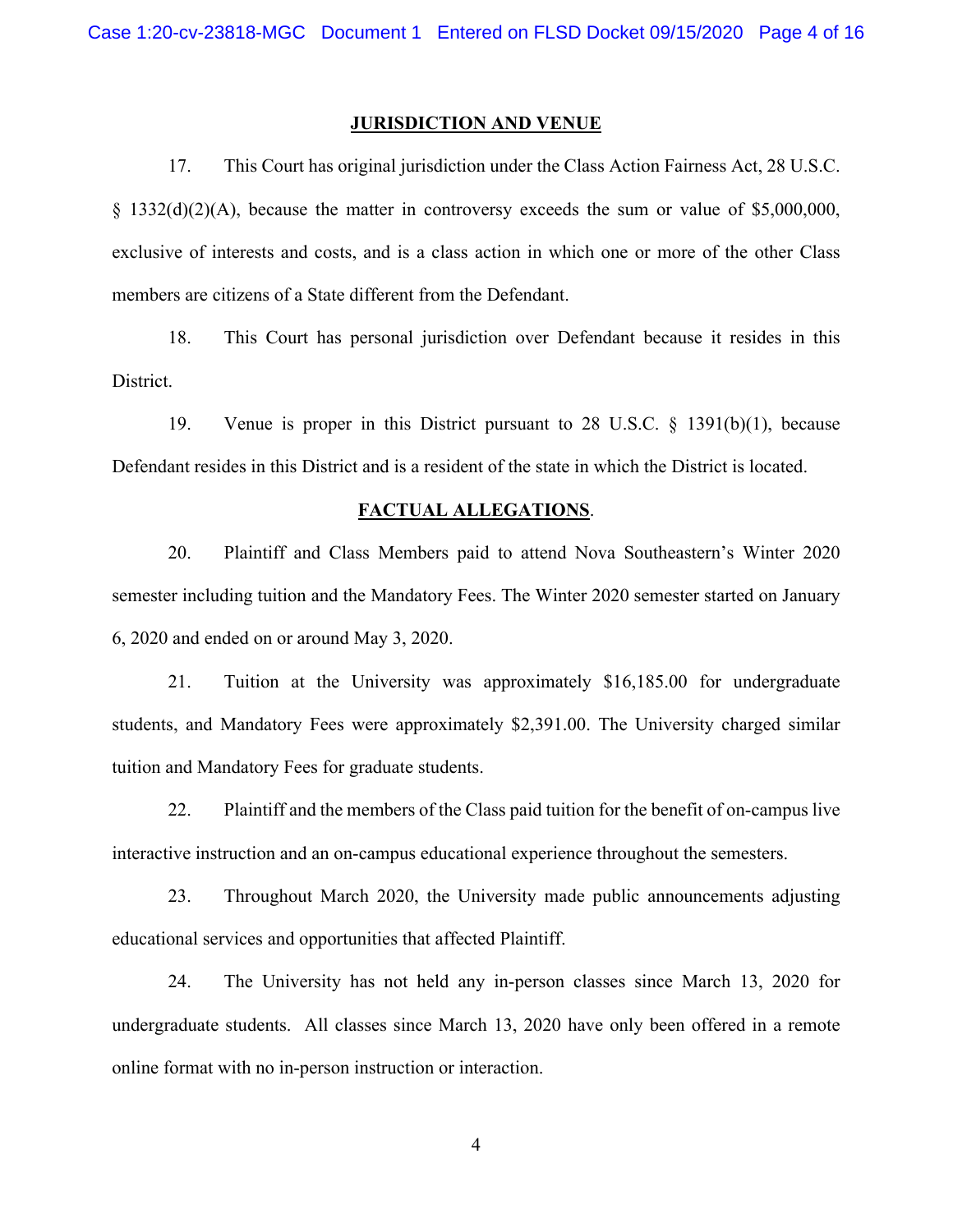25. Most of the services for which the Mandatory Fees were assessed were also terminated or cancelled at or about this time, such as access to University health and wellness facilities, programs or services; fitness facilities; student events or sports; and an in-person commencement.

26. Despite these actions, Nova Southeastern has not provided reimbursement or refund information regarding tuition or the Mandatory Fees.

27. Students attending Nova Southeastern's Winter 2020 semester did not choose to attend an online only institution of higher learning, but instead chose to enroll in the University's in-person educational programs – with the understanding that Nova Southeastern would provide in-person educational opportunities, services, and experiences.

28. On its website, Nova Southeastern markets the University's on-campus experience and opportunities as a benefit to students.

29. The University uses its website, promotional materials, circulars, admission papers, and publications to tout the benefit of being on campus and the education students will receive in its facilities.

30. The online learning options being offered to Nova Southeastern's students are subpar in practically every aspect as compared to what the educational experience afforded Plaintiff and the members of the Class once was. This sub-par educational experience is the result of a reduction in benefits provided by the University. During the online portion of the Winter 2020 semesters, Nova Southeastern used programs by which previously recorded lectures were posted online for students to view on their own or by virtual Zoom meetings. Therefore, there was a lack of classroom interaction among teachers and students, and among students that is instrumental in educational development and instruction.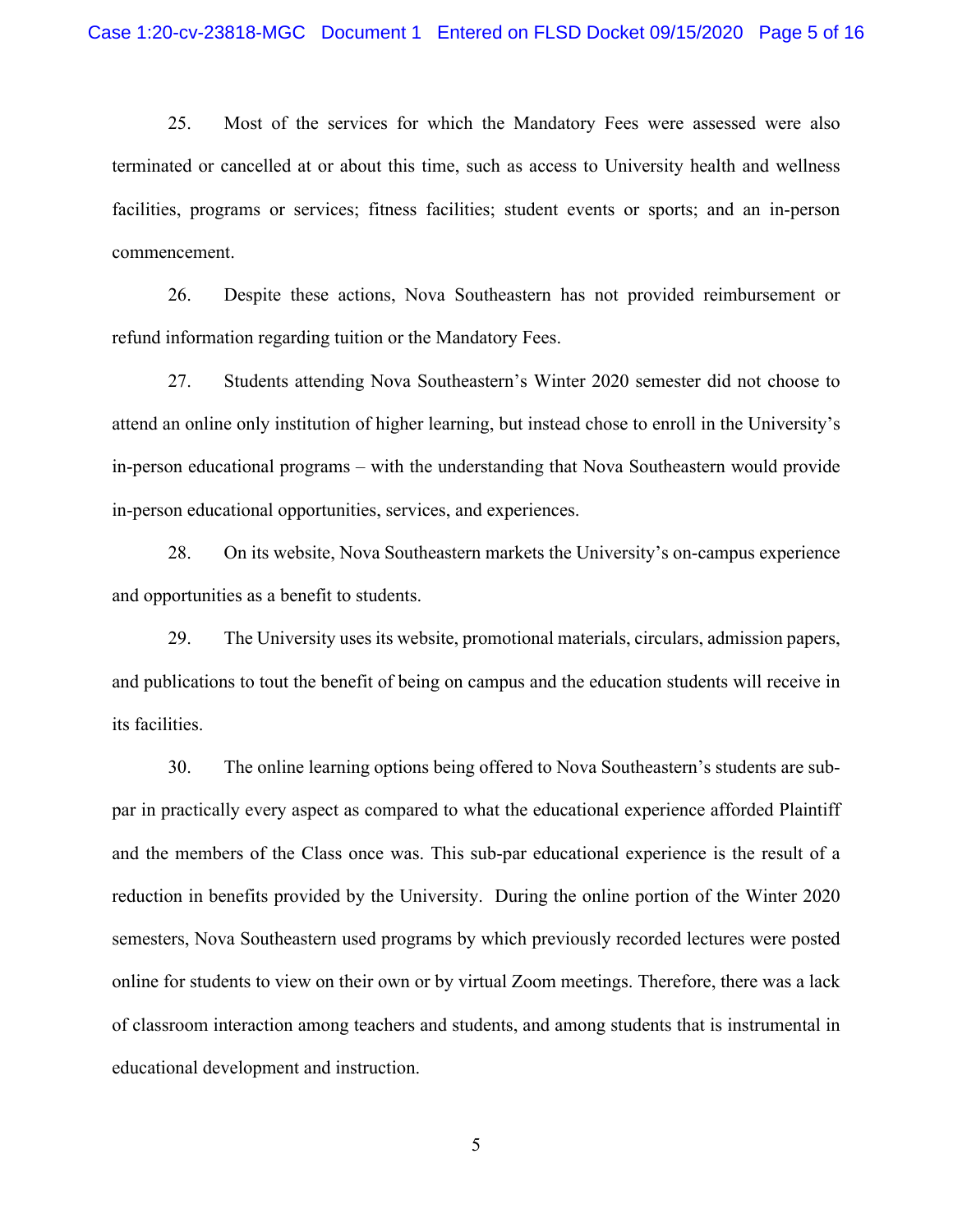31. The online formats being used by Nova Southeastern do not require memorization or the development of strong study skills given the absence of any possibility of being called on in class and the ability to consult books and other materials when taking exams.

32. Students, like Plaintiff, have been deprived of the opportunity for collaborative learning and in-person dialogue, feedback, and critique.

33. Access to facilities such as libraries, laboratories, computer labs, recitations, and study rooms, are integral to a University education.

34. Access to activities offered by campus life fosters intellectual and academic development and independence, and networking for future careers.

35. Nova Southeastern priced the tuition and Mandatory Fees based on the in-person educational services, opportunities, and experiences it was providing on campus.

36. Based on the reduction in benefits provided, University students enrolled in the Summer 2020 semester demanded a discount.<sup>[1](#page-5-0)</sup>

37. The University has not made any refund or discount of any portion of the tuition Plaintiff and the members of the Class paid for the semesters affected by Covid-19.

38. The University has not refunded any portion of the Mandatory Fees it collected from Plaintiff and the members of the Class for the affected semester even though it closed or ceased operating the services and facilities for which the Mandatory Fees were intended to pay.

39. Plaintiff and the Class members are therefore entitled to a pro-rated refund of the tuition and Mandatory Fees they paid for the Winter 2020 semester for the reduction in benefit received during the remaining days of that semester after classes moved from in-person to online and facilities were closed, and for the future semesters where in-person classes are cancelled and

<span id="page-5-0"></span><sup>&</sup>lt;sup>1</sup> https://www.change.org/p/george-l-hanbury-ii-summer-2020-tuition-adjustment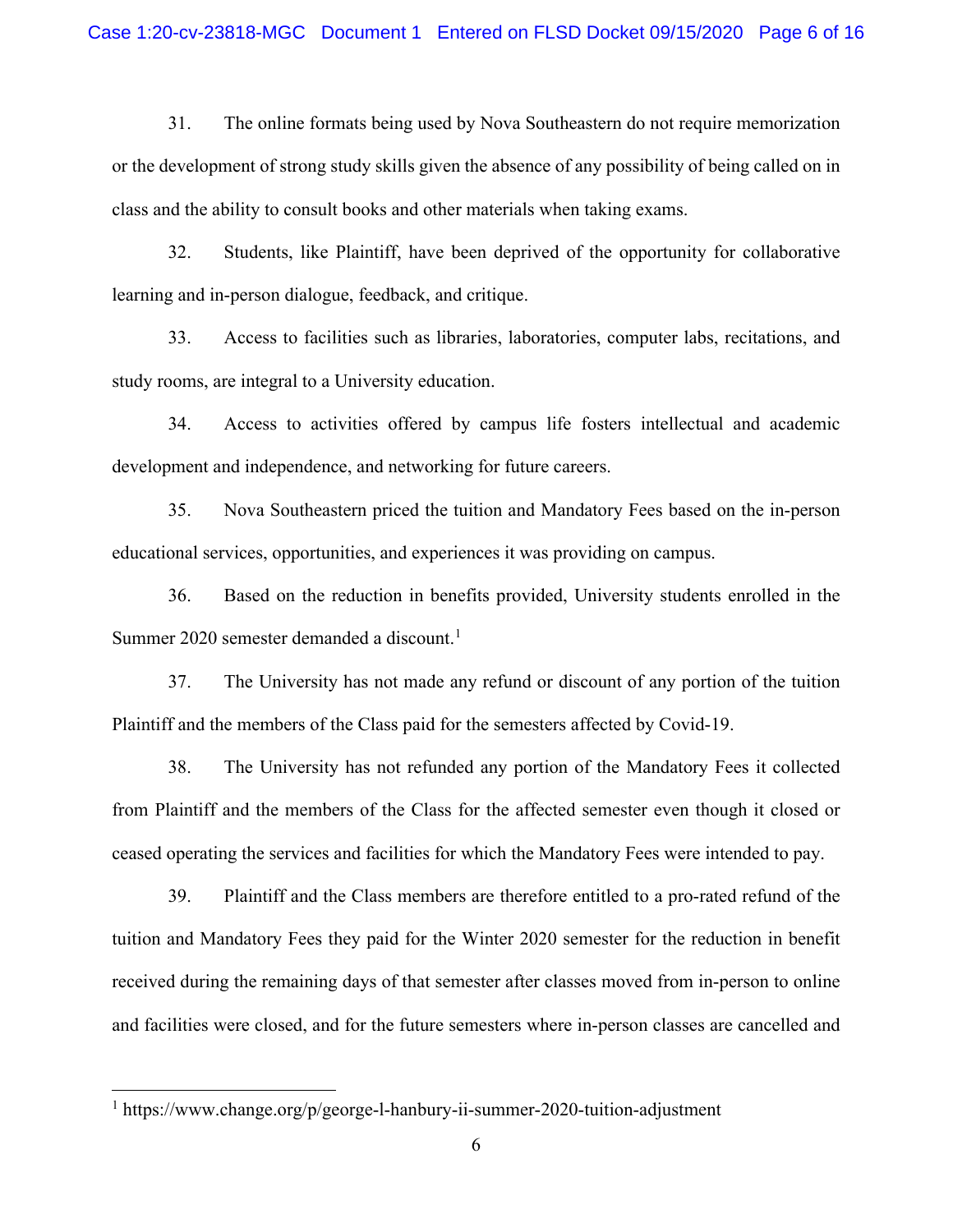moved online.

40. Defendant's practice of failing to provide reimbursements for tuition and Mandatory Fees despite the diminished benefit of the education and other experiences that it provided, and the reduced benefits associated with the fees, as alleged herein, violates generally accepted principles of business conduct.

# **CLASS ACTION ALLEGATIONS**

41. Plaintiff brings this case individually and, pursuant to FRCP 23, on behalf of the class defined as:

All persons who paid, or will pay, tuition and/or the Mandatory Fees for a student to attend in-person class(es) during the Winter 2020 or any other semester affected by Covid-19 at Nova Southeastern but had their educational experiences and class(es) moved to online only learning (the "Class").

42. Plaintiff reserves the right to modify or amend the definition of the proposed Class if necessary, before this Court determines whether certification is appropriate.

43. This action has been brought and may properly be maintained on behalf of the Class proposed herein under the criteria of FRCP 23 and other statutes and case law regarding class action litigation in Florida State Court.

44. The Class is so numerous that joinder of all members is impracticable. Although the precise number of Class members is unknown to Plaintiff, the University has reported that an aggregate of 20,400 or more undergraduate and graduate students were enrolled for the 2019-2020 school year. The names and addresses of all such students are known to the University and can be identified through the University's records. Class members may be notified of the pendency of this action by recognized, Court-approved notice dissemination methods, which may include U.S. Mail, electronic mail, Internet postings, and/or published notice.

45. The questions here are ones of common or general interest such that there is a well-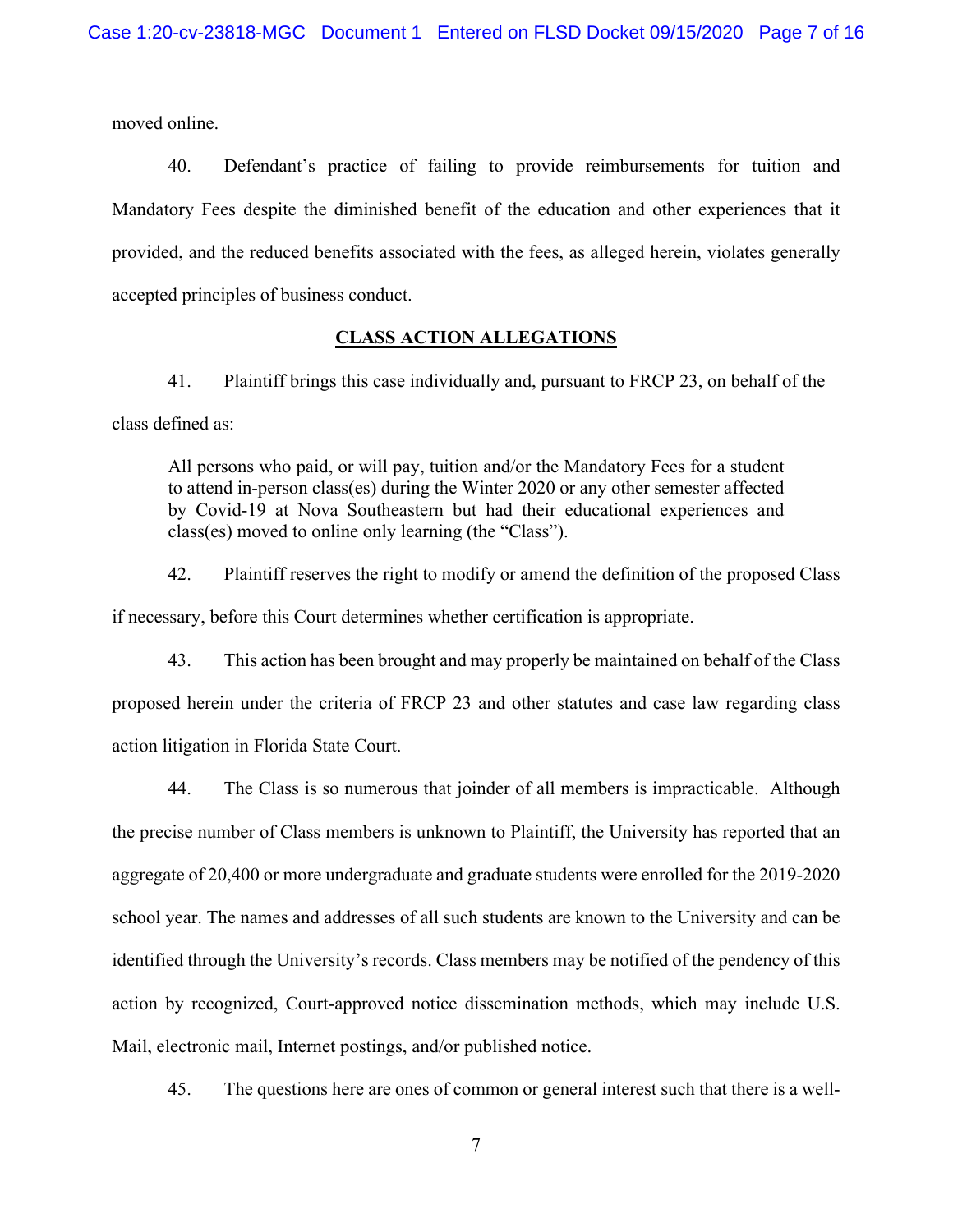defined community of interest among the class members. These questions predominate over questions that may affect only individual members of the classes because Nova Southeastern has acted on grounds generally applicable to the classes. Such common legal or factual questions include, but are not limited to:

- a. Whether the University accepted money from Plaintiff and the Class members in exchange for the promise to provide an in-person and on-campus live education, as well as certain facilities and services throughout the semesters affected by Covid-19;
- b. Whether Defendant breached its contracts with Plaintiff and the members of the Class by failing to provide them with an in-person and on-campus live education after March 13, 2020;
- c. Whether Defendant breached its contracts with Plaintiff and the Class by failing to provide the services and facilities to which the Mandatory Fees pertained after mid-March 2020; and
- d. Whether Defendant breached the covenant of good faith and fair dealing with Plaintiff and the members of the Class by failing to provide them with an in-person and on-campus live education after March 13, 2020;
- e. Whether Defendant breached the covenant of good faith and fair dealing with Plaintiff and the members of the Class by failing to provide the services and facilities to which the Mandatory Fees pertained after mid-March 2020;
- f. Whether Defendant is unjustly enriched by retaining all of the tuition and Mandatory Fees during the time when the University has been closed, and Plaintiff and the members of the Class have been denied an in-person and on-campus live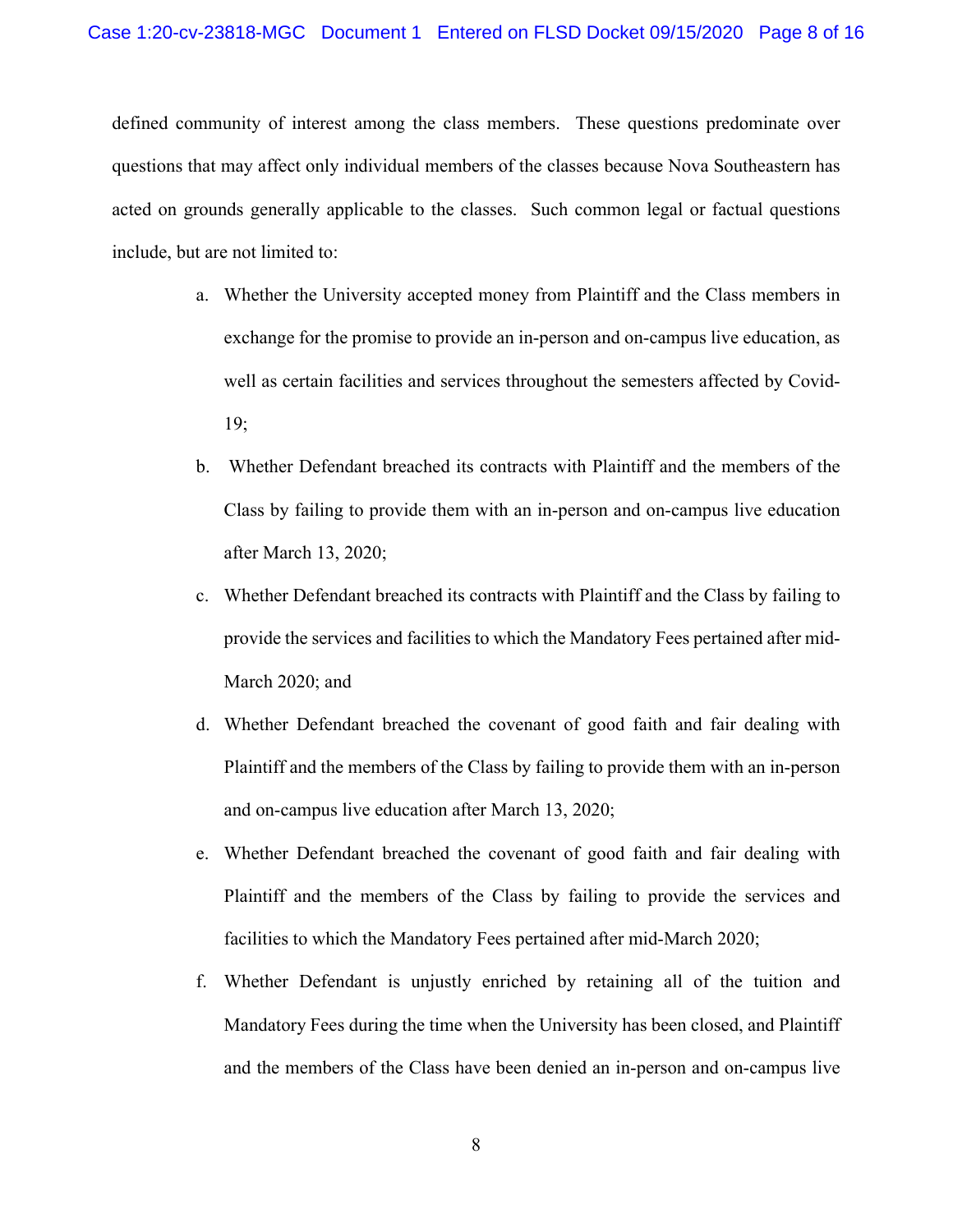education and access and the services and facilities for which the Mandatory Fees were paid;

- g. Whether Defendant intentionally interfered with the rights of the Plaintiff and the Class when it cancelled all in-person classes and only provided a remote online format, cancelled all on-campus events, strongly encouraged students to stay away from campus, and discontinued services for which the Mandatory Fees were intended to pay, all while retaining the tuition and Mandatory Fees paid by Plaintiff and the Class; and
- h. The amount of damages and other relief to be awarded to Plaintiff and the Class members.

46. Plaintiff's claims are typical of the claims of the members of the Class because Plaintiff and the other Class members each contracted with Defendant for it to provide an in-person and on-campus live education for the tuition they paid and the services and facilities for the Mandatory Fee that they paid, that the University stopped providing in mid-March.

- 47. Plaintiff is a more than adequate class representative. In particular:
	- a) Plaintiff is committed to the vigorous prosecution of this action on behalf of herself and all others similarly situated and has retained competent counsel experienced in the prosecution of class actions and, in particular, class action litigation;
	- b) Because her interests do not conflict with the interests of the other Class members who she seeks to represent;
	- c) No difficulty is anticipated in the management of this litigation as a class action; and
	- d) Plaintiff's legal counsel has the financial and legal resources to meet the substantial costs and legal issues associated with this type of litigation.
- 48. Class members' interests will be fairly and adequately protected by Plaintiff and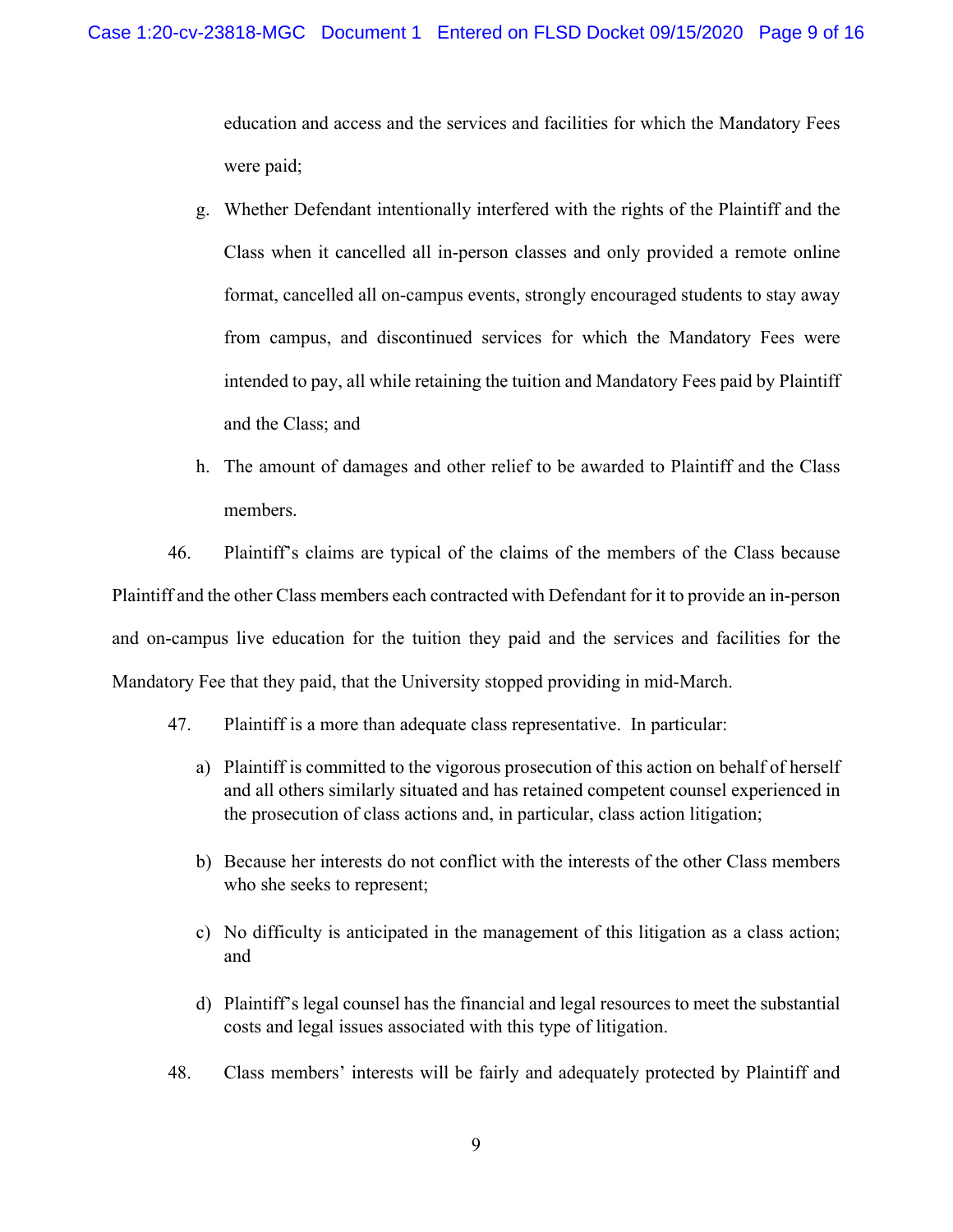her counsel.

49. It is impracticable to bring members of the Classes individual claims before the Court. Class treatment permits a large number of similarly situated persons or entities to prosecute their common claims in a single forum simultaneously, efficiently, and without the unnecessary duplication of evidence, effort, expense, or the possibility of inconsistent or contradictory judgments that numerous individual actions would engender. The benefits of the class mechanism, including providing injured persons or entities with a method for obtaining redress on claims that might not be practicable to pursue individually, substantially outweigh any difficulties that may arise in the management of this class action. A class action is superior to other available methods for the fair and efficient adjudication of this litigation. The damages or financial detriment suffered by individual Class members are relatively small compared to the burden and expense of individual litigation of their claims against the University. It would, thus, be virtually impossible for the Class, on an individual basis, to obtain effective redress for the wrongs committed against them. Furthermore, individualized litigation would create the danger of inconsistent or contradictory judgments arising from the same set of facts. Individualized litigation would also increase the delay and expense to all parties and the court system from the issues raised by this action. By contrast, the class action device provides the benefits of adjudication of these issues in a single proceeding, economies of scale, and comprehensive supervision by a single court, and presents no unusual management difficulties under the circumstances.

50. Plaintiff also seeks class certification for injunctive and declaratory relief under FRCP  $23(b)(2)$  and  $(b)(3)$ , at the appropriate juncture.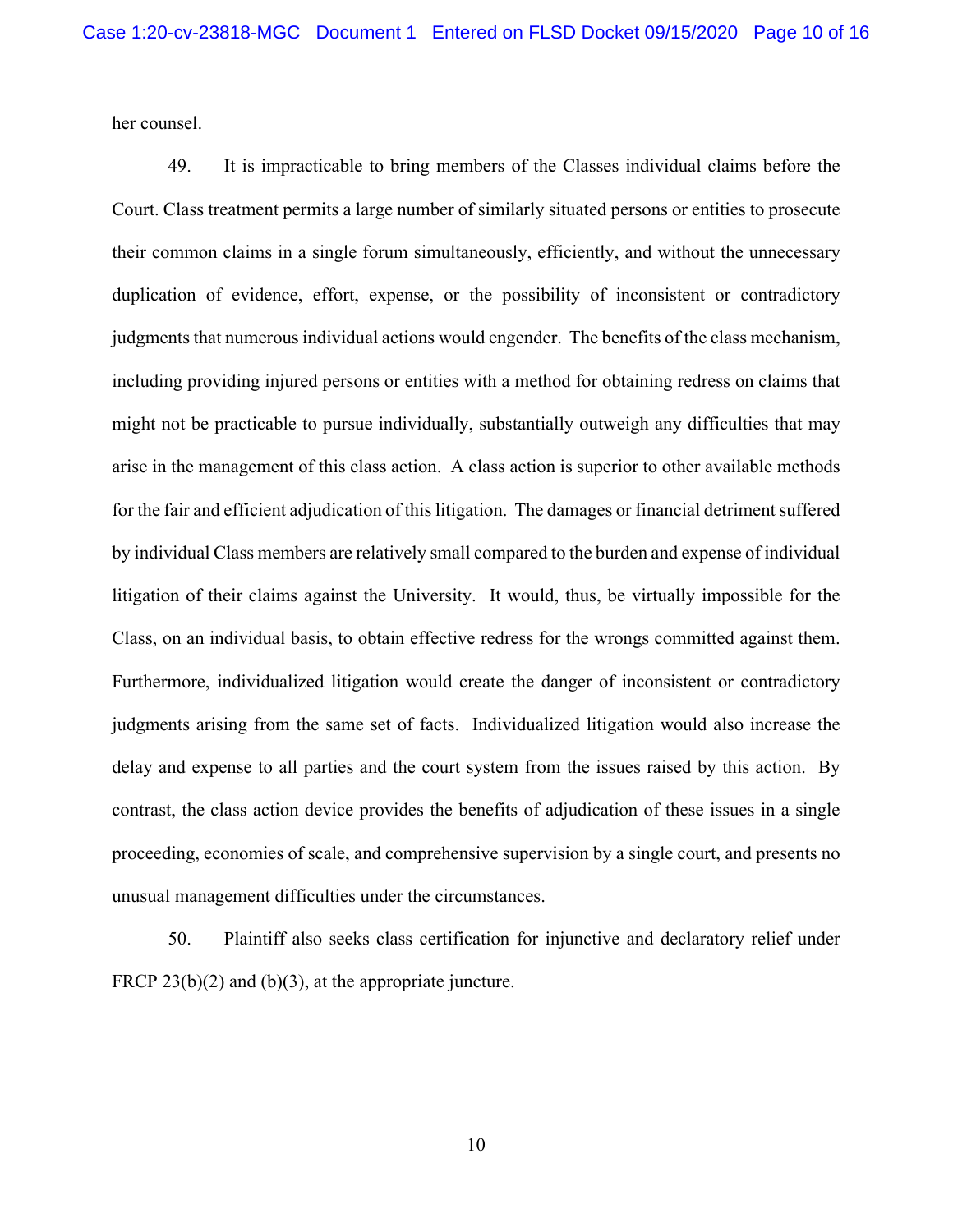# **FIRST CLAIM FOR RELIEF BREACH OF CONTRACT (On Behalf of Plaintiff and the Class)**

51. Plaintiff repeats and re-alleges the factual allegations above, as if fully alleged herein, including those made in paragraphs 1 through 50 above.

52. Plaintiff brings this claim individually and on behalf of the members of the Class.

53. By paying the University tuition and the Mandatory Fees for the Winter 2020 semester, the University agreed to, among other things, provide an in-person and on-campus live education as well as the services and facilities to which the Mandatory Fees that were paid pertained to throughout those semesters. As a result, Plaintiff and each member of the Class entered into a binding contract with the University.

54. Nova Southeastern has held that its in-person educational opportunities, experiences, and services are of substantial value.

55. Nova Southeastern has agreed to provide in-person educational opportunities, experiences, and services to enrolled students.

56. Nova Southeastern has promoted its in-person educational services as being valuable to students' educational experiences and their development.

57. In marketing materials and other documents provided to the Named Plaintiff, Defendant promoted the value of the in-person education experiences, opportunities, and services that Defendant provided.

58. Defendant provided Plaintiff with an acceptance letter that the Named Plaintiff accepted based on the promise of in-person educational experiences, opportunities, and services that Defendant would provide.

59. The University has breached its contract with Plaintiff and the Class by failing to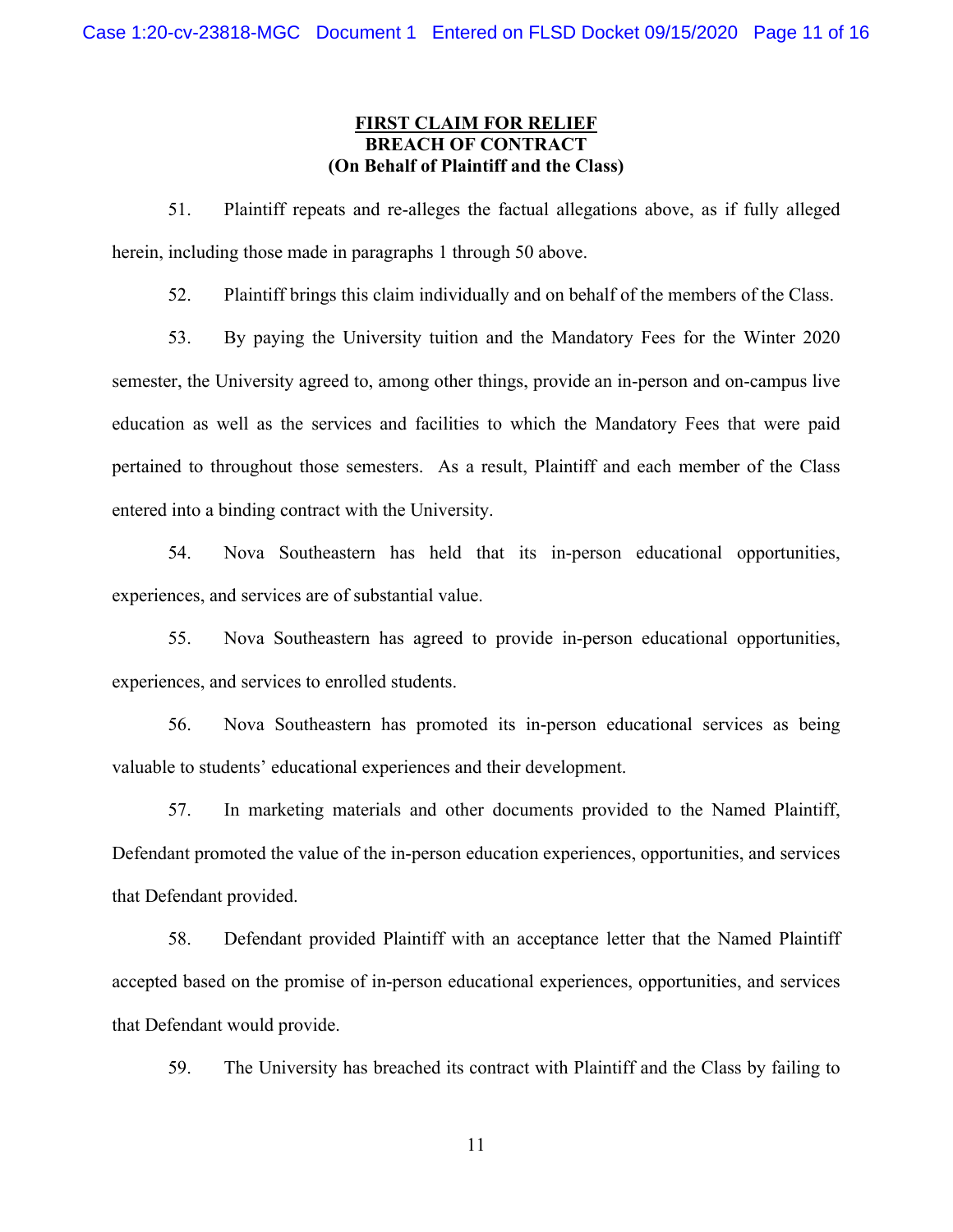provide the promised in-person and on-campus live education as well as the services and facilities to which the Mandatory Fees pertained throughout the semesters affected by Covid-19, yet has retained monies paid by Plaintiff and the Class for a live in-person education and access to these services and facilities during these semesters.

60. Plaintiff and the members of the Class have therefore been denied the benefit of their bargain.

61. Plaintiff and members of the Class have performed all of the obligations on them pursuant to their agreement – including by making such payments or securing student loans or scholarships to pay for such education.

62. Plaintiff and the members of the Class have suffered damage as a direct and proximate result of the University's breach in the amount of the prorated portion of the tuition and Mandatory Fees they each paid equal to the reduction in benefit received during the portion of time the semesters affected by Covid-19 in which in-person classes were discontinued and facilities were closed by the University.

63. The University should return such portions of the tuition and Mandatory Fee to Plaintiff and each Class Member.

### **SECOND CLAIM FOR RELIEF UNJUST ENRICHMENT (On Behalf of Plaintiff and the Class)**

64. Plaintiff incorporates the allegations by reference as if fully set forth herein, including those made in paragraphs 1 through 50 above.

65. Plaintiff brings this claim individually and on behalf of the members of the Class, in the alternative to the extent there is a finding that no contract exists between the parties.

66. By paying the University tuition and the Mandatory Fees for the Winter semester,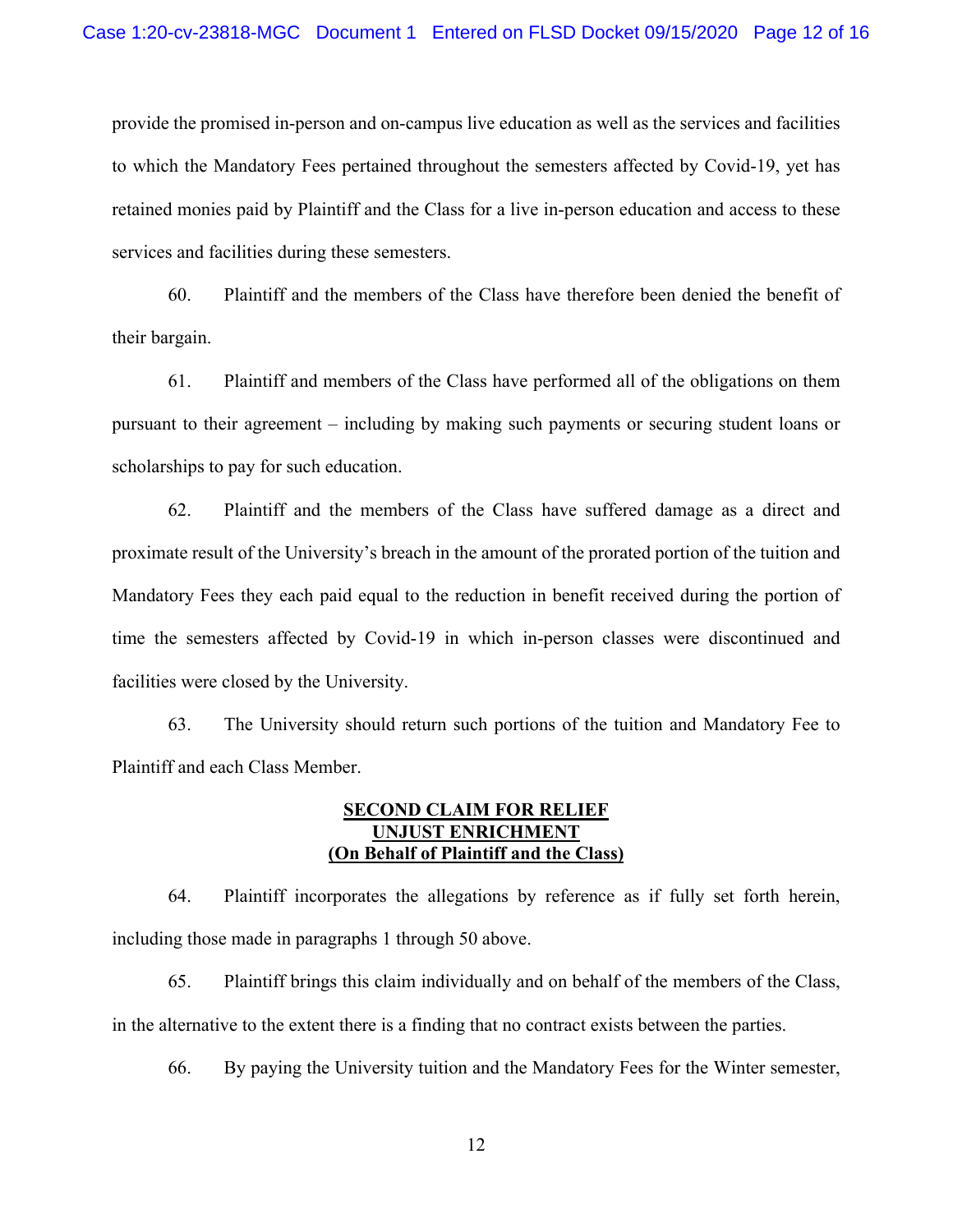the University agreed to, among other things, provide an in-person and on-campus live education as well as the services and facilities to which the Mandatory Fees that were paid pertained to throughout the semester.

67. Defendant has retained the benefits of the amount of tuition and fees that Plaintiff has provided – without providing the benefits that Plaintiff is owed.

68. For example, Defendant failed to provide Plaintiff and Class Members access to any on-campus facility after March 13, 2020. Yet Defendant assessed Plaintiff with tuition and fees that covered the cost of upkeep and maintenance of such facilities, services, costs, and expenses.

69. Plaintiff was not able to access such facilities or services remotely.

70. Plaintiff paid tuition and fees with the expressed understanding that such costs included the in-person classes, services, opportunities, and experiences that Nova Southeastern have previously marketed, promoted, or made available prior to Covid-19.

71. Defendant has been unjustly enriched by Plaintiff's payment of tuition and fees.

72. Despite not being able to provide such services, Nova Southeastern failed to provide reimbursements for tuition and fees despite the diminished value of the education and other experiences that it provided, and the reduced benefits associated with the fees.

73. The cost associated with operating the University have been lowered due to their transitioning to online only education and services. For instance, the cost of staff, maintenance, utilities, and general overhead have decreased.

74. Plaintiff and members of the Class have sustained monetary damages as a result of each of Defendant's breaches of the covenant of good faith and fair dealing.

75. Defendant's act was unjust for them to keep money for services they did not render.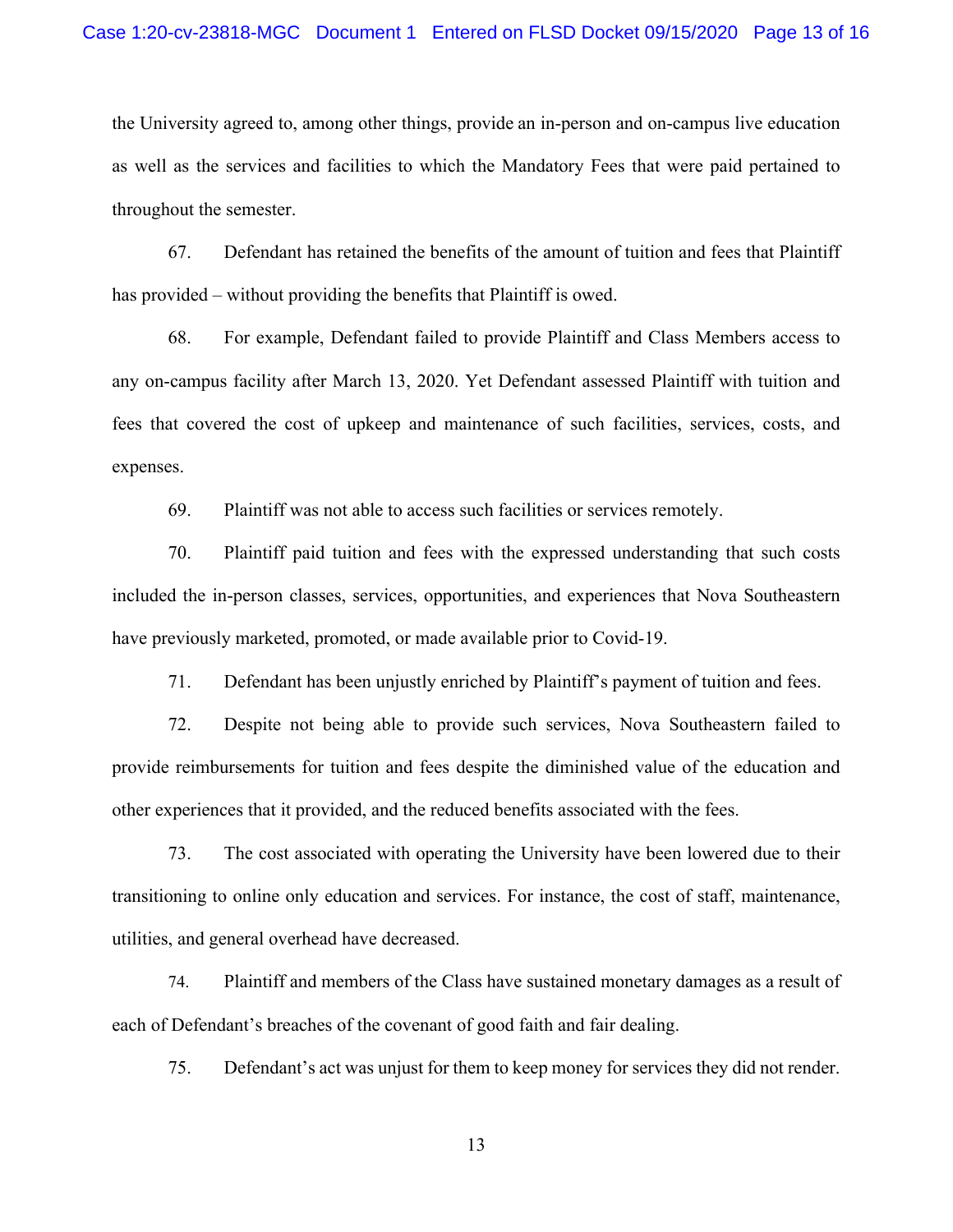# **THIRD CAUSE OF ACTION CONVERSION (On Behalf of Plaintiff and the Class)**

76. Plaintiff repeats and re-alleges the factual allegations above, as if fully alleged herein, including those made in paragraphs 1 through 50 above.

77. In the alternative to the First Claim for Relief, Plaintiff brings this claim individually and on behalf of the members of the Class.

78. Plaintiff and members of the Class provided the University with property in the form of funds (tuition and Mandatory Fees), to be in exchange for in-person, on-campus services, facilities and face to face instruction.

79. The University exercises control over Plaintiff's and Class members' property.

80. The University intentionally interfered with Plaintiff's and the Class members' property when it unilaterally moved all in-person classes to a remote online format, cancelled all on-campus events, strongly encouraged students to stay away from campus, and discontinued services for which the Mandatory Fees were intended to pay, all while retaining the tuition and Mandatory Fees paid by Plaintiff and the Class.

81. Class members demanded the return of their property proportionate to the reduction in benefit for education and services during the Winter 2020 semester when in-person and oncampus live education, and access to the University's services and facilities were unavailable.

82. The University's retention of the tuition and Mandatory Fees paid by Plaintiff and the Class without providing the services for which they paid, deprived Plaintiff and Class of the benefits for which the tuition and Mandatory Fees were paid, and of their funds paid for those benefits.

83. Plaintiff and the Class members are entitled to the return of the pro-rated amounts of tuition and Mandatory Fees each paid equal to the reduction in benefit for education and services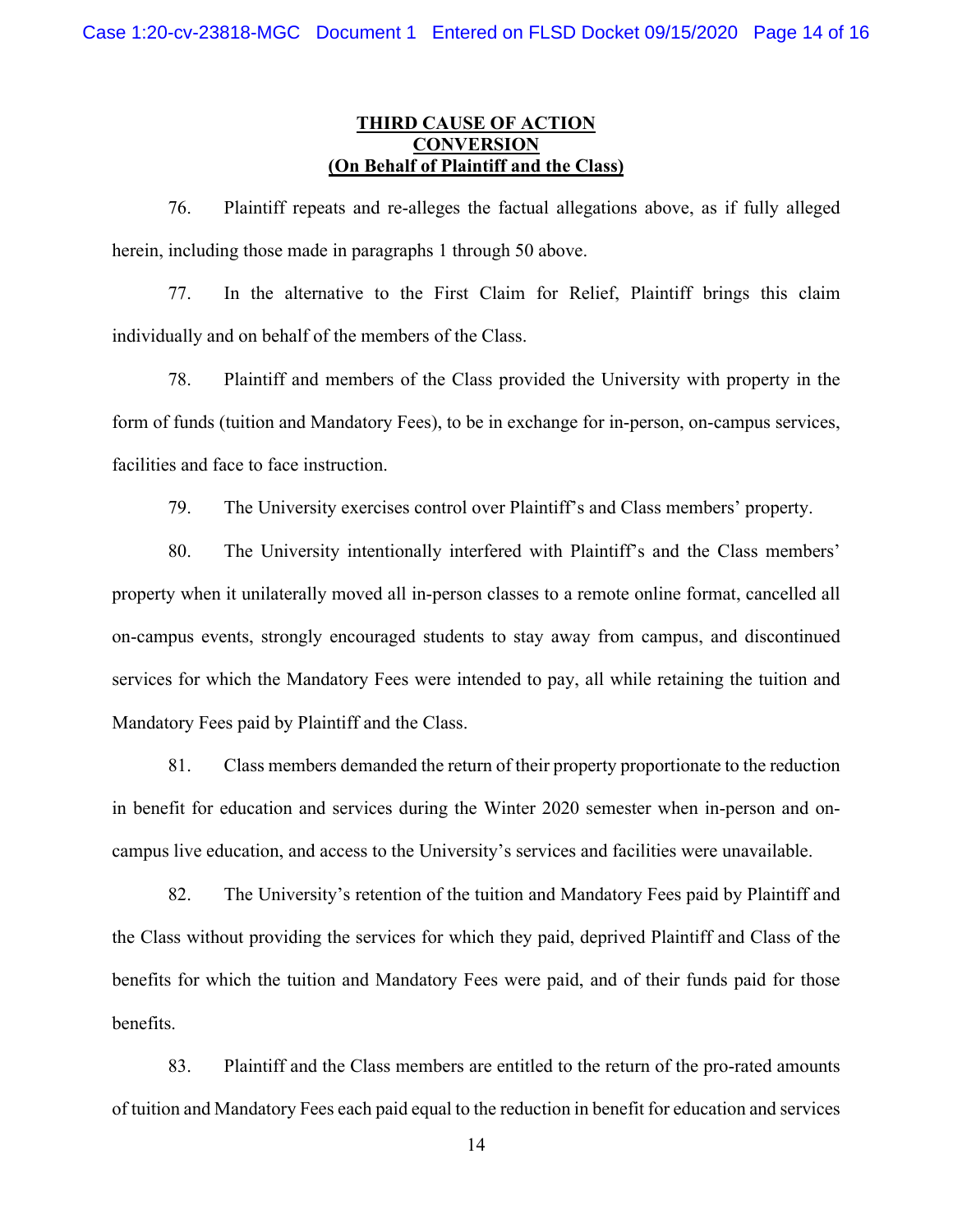during the Winter 2020 semester when in-person and on-campus live education, and access to the University's services and facilities were unavailable.

# **PRAYER FOR RELIEF**

WHEREFORE, Plaintiff respectfully requests that judgment be entered in favor of Plaintiff and the Class against Defendant as follows:

- (a) For an order certifying the Class under the FRCP and naming Plaintiff as representative of the Class and Plaintiff's attorneys as Class Counsel to represent the Class;
- (b) For an order finding in favor of Plaintiff and the Class on all counts asserted herein;
- (c) For compensatory damages in an amount to be determined by the trier of fact;
- (d) For an order compelling disgorgement of the ill-gotten gains derived by Defendant from its misconduct;
- (e) For an order of restitution and all other forms of equitable monetary relief;
- (f) For an order awarding Plaintiff's reasonable attorneys' fees, costs, and expenses;
- (g) For an order awarding pre- and post-judgment interest on any amounts awarded; and,
- (h) For an order awarding such other and further relief as may be just and proper, including injunctive relief and declaratory relief.

# **DEMAND FOR TRIAL BY JURY**

Plaintiff demands a trial by jury of any and all issues in this action so triable of right.